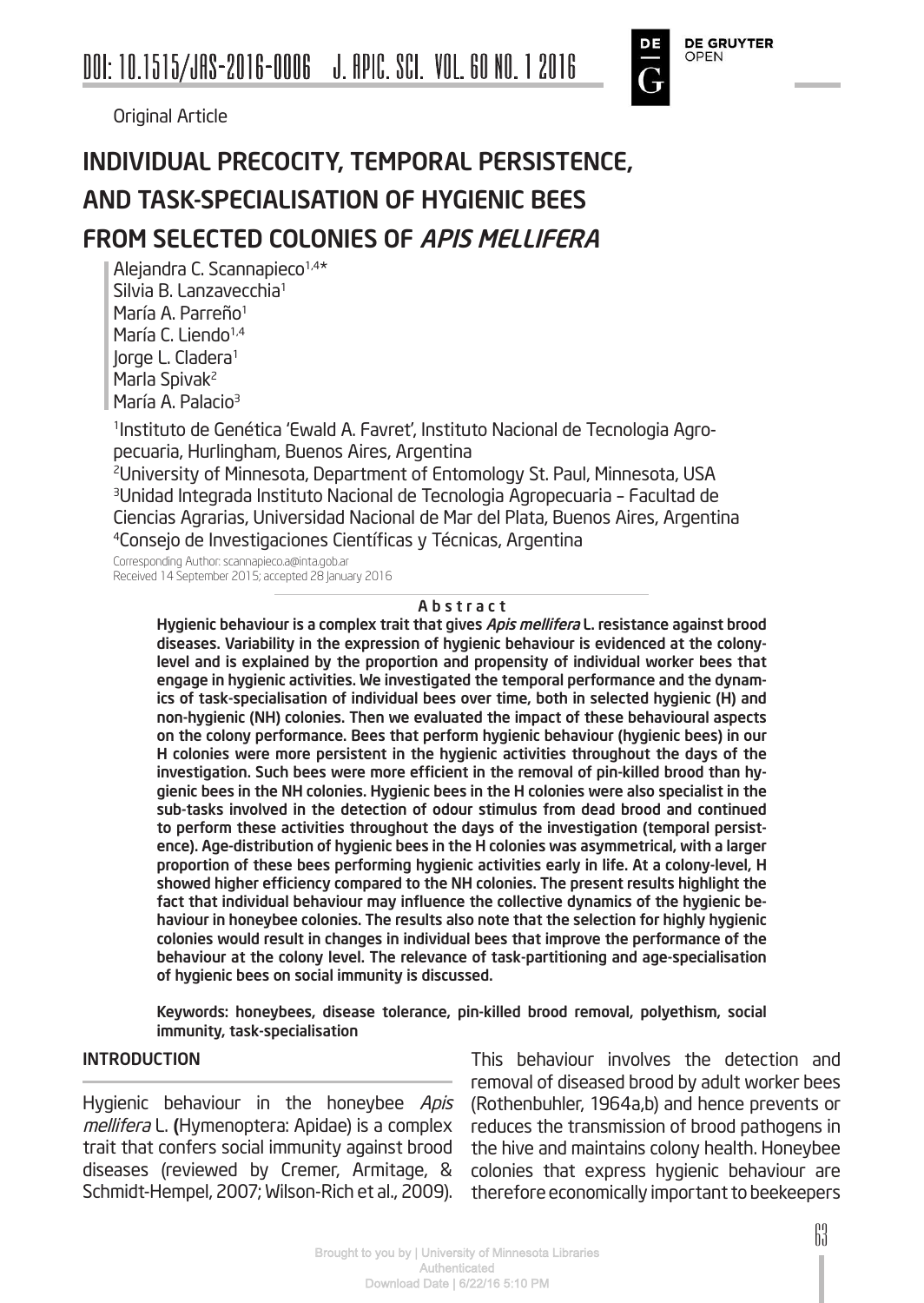#### (Spivak & Reuter, 2001).

Honeybee colonies show variability in the expression of this behaviour (Perez-Sato et al., 2009; Bigio et al., 2014). These differences can be explained by how quickly bees within a colony detect the presence of diseased brood in the nest (Palacio et al., 2010). Although all honeybees in the colony are capable of detecting and removing diseased brood (reviewed by Cremer, Armitage, & Schmidt-Hempel, 2007; Wilson-Rich et al., 2009), only those colonies with bees that do so rapidly and hence efficiently, limit disease transmission (Gramacho & Spivak, 2003). The word "hygienic" means workers that indeed perform any of the hygienic activities. A colony has a hygienic phenotype when over 50% of bees are hygienic and an increased percentage of these bees in the colony resulted in a higher efficiency of behaviour performance (Arathi & Spivak 2001; Palacio et al., 2010). Moreover, hygienic bees can modulate the extent of the performance of the behaviour depending on the genetic composition of the colony (Arathi & Spivak, 2001; Borsuk, 2009). Individual patterns of task performance are affected by the individual bee genotype and by the genotype of the nestmates in the colony. Thus, the combined and interactive effects of individual bees with diverse genetic propensities to detect and remove diseased brood affect the colony-level expression of hygienic behaviour (Perez-Santo et al., 2009). This occurs with other colony-level behavioural phenotypes that arise primarily from the interactions of workers with each other and also with the environment (Page & Mitchell, 1998, reviewed by Page et al. 2006). In fact, certain patterns of interactions and the temporal dynamics of these interactions among individuals or group members (e.g. caste, age or task-groups) have been claimed to provide "organizational immunity" (Naug & Camazine, 2002; Naug, 2008). This immunity together with sanitary behaviour (e.g., hygienic behaviour), contribute to social immunity by limiting pathogen spread at the colony-level (reviewed by Cremer, Armitage, & Schmid-Hempel, 2007; Wilson-Rich et al., 2009; Stroeymeyt, Casillas Perez, & Cremer, 2014).

Hygienic behaviour is generally partitioned into sub-tasks or activities: inspecting and detecting cells containing diseased brood, uncapping the wax cap over the brood, and removing cell contents (Arathi & Spivak, 2001; Palacio et al., 2010), although many bees are involved in completing each of the sub-tasks. According to the "threshold models" hypothesis, that explain the division of labour within a social insect colony (Calderone & Page, 1988; Robinson, 1992; Theraulaz, Bonabeau, & Deneubourg, 1998), the workers of a colony differ in their response thresholds to stimuli associated with certain tasks (Beshers & Fewell, 2001). Subgroups of honeybees in a colony that start engaging in a certain task, are likely to have a similar response threshold for a certain stimulus associated with that task and will constitute a task group (Page et al., 2006). In particular, the genetic propensity of individual bees (or a task group) to perform hygienic behaviour is explained by their high responsiveness to odour cues that stimulate them to initiate the hygienic activities (Masterman, Smith, & Spivak, 2000; Masterman et al., 2001; Spivak et al. 2003; Swanson et al., 2009; Palacio et al., 2010; Chakroborty, Bienefeld, & Menzel, 2015). Previous studies detected that hygienic bees show increased olfactory sensitivity and responsiveness to the odours of diseased brood compared to non-hygienic bees (Masterman, Smith, & Spivak, 2000; Masterman et al., 2001; Spivak et al., 2003; Palacio et al., 2010). In addition, the odour discrimination abilities are higher in bees that inspect (Palacio et al., 2010) and uncap the cells (Masterman, Smith, & Spivak, 2000; Gramacho & Spivak, 2003) compared to bees that remove the contents. These findings indicate a specialisation in the activities among hygienic bees depending on their differential response threshold to the odour stimulus emanating from the abnormal brood (Arathi & Spivak, 2001).

The behaviours of individual bees towards dead and diseased brood were explored in hygienic (H) and non-hygienic (NH) colonies by Palacio et al. (2010). These authors found that bees in H colonies showed more rapid detection of brood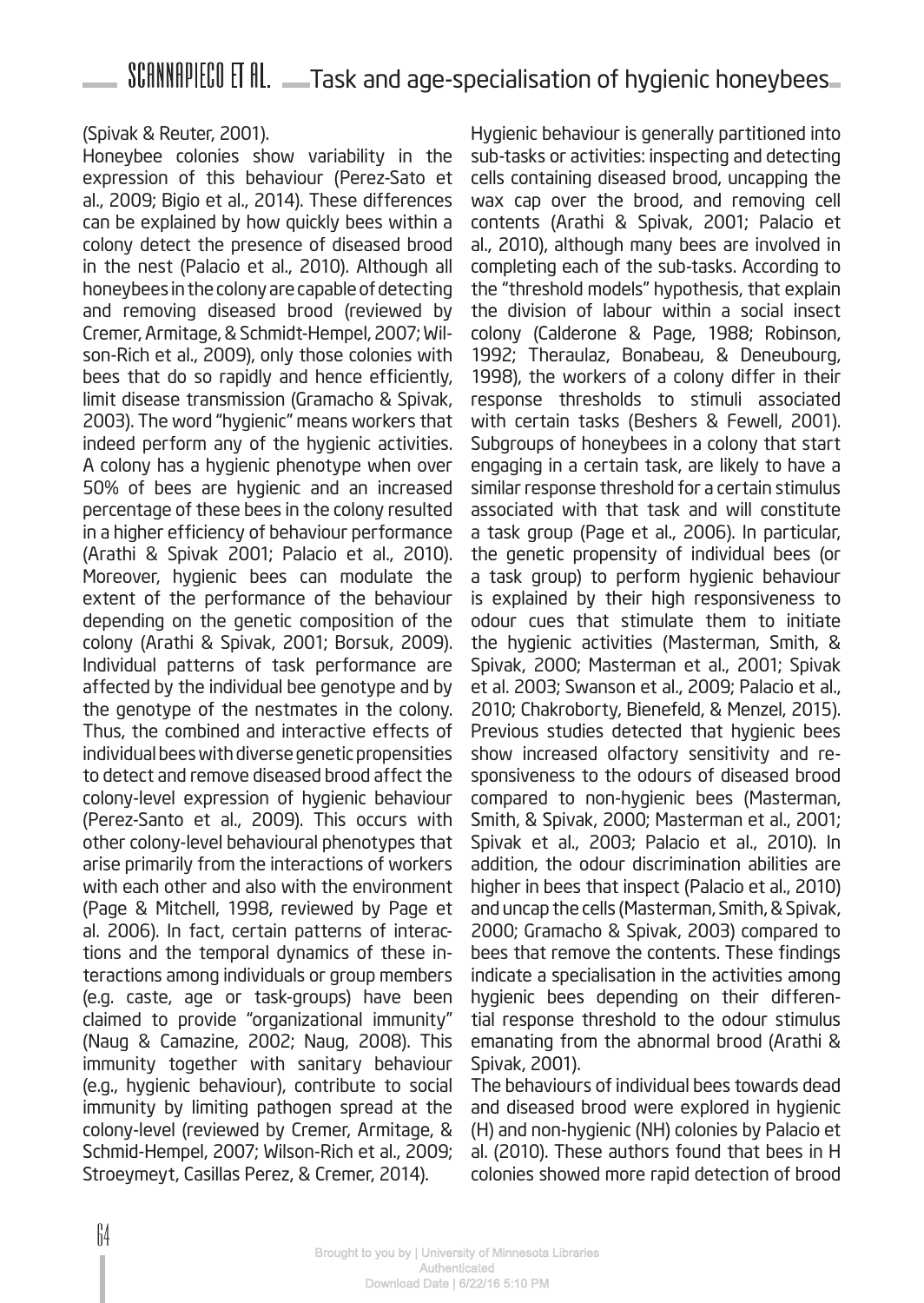affected by Ascosphaera apis, lower persistence of bees in hygienic activities (frequency of activities per day per bee), and higher efficiency in the removal of diseased brood compared to bees in NH colonies. They found similar results using pin-killed brood cells to evaluate hygienic behaviour. However, detailed information about the temporal performance, the dynamics of task-specialisation, and the interactions of individual middle-age workers over time in H and NH colonies, is still needed. Based on previous results and in order to understand how individual behaviour influences colonylevel efficiency, we studied here the hygienic activities of individual bees towards pin-killed brood cells in H and NH colonies. Then, we analysed the performance, task-partitioning, and temporal persistence of the cohorts of tagged-bees. We discuss the consequences of the selection for hygienic behaviour and its potential influence on organisational patterns inside the colony.

#### MATERIAL AND METHODS

#### Bee Colonies

The experimental honeybees colonies of A. mellifera ligustica used here, were obtained from the MeGA Programme in Argentina, as described in Palacio et al. (2010). The Programme started in 1992 (Palacio et al., 1996) and for the last 10 years the colonies have been maintained in a closed-population breeding system. Hence, the bees share a common genetic background. The criterion for the selection of these colonies was based on their hygienic behaviour using a pin-killed brood assay (Newton & Ostasiewski, 1986; Palacio et al. 2000; 2010). Two hygienic (H) and two non-hygienic colonies (NH) exhibiting different levels of pin-killed brood removal within 24 hours (H: 90%, NH: 40%), were chosen from the breeding programme to be the source of worker bees, to set up observation hives. The experiments were entirely performed during spring (October-November 2010) in INTA-FCA Balcarce, Argentina. The experimental design was based on previous studies (Arathi & Spivak, 2001; Palacio et al., 2010).

#### Observation Hives

Four observation hives were installed to study the activities performed by worker bees as concerns the cells containing pin-killed brood. Each observation hive was provided with a frame containing stored honey and pollen, larvae, pupae, and empty combs, and approximately 1900 unlabeled bees of various ages from each corresponding colony (H1, H2, NH1, NH2). The hives were queenless for at least 24 hours prior to the introduction of a laying-egg queen. Each queen was introduced into the observation hive inside a queen chamber. Sugar candy was put at the top of the cage. The bees outside the chamber chewed through the candy and released the queen 4-5 days later. The queens were allowed to lay eggs in the central area of the hive, but the brood combs were replaced with empty combs every 18 days to ensure the absence of new emerged bees. This means that all the bees in the observation hives derived from the parental H and NH colonies. The entrance of pollen from natural sources was normal throughout the experiments and it was not necessary to supplement the diet with this source. During the experiments, the observation hives were provided with sugar syrup (sugar:water 2:1) in external feeders.

Combs containing pupae within 1-2 days of emerging, were removed from each colony (H<sub>1</sub>,  ${\sf H}_{\sf 2^\prime}$  NH $_{\sf 1^\prime}$  NH $_{\sf 2}$ ) and placed in individual cages in an incubator (36°C and 60% RH). The emerging bees were individually marked with a numbered tag on the thorax. A different coloured tag was used each day to record the age of the honeybees. Every day, for 5 consecutive days, cohorts of 200 bees were labelled with the same coloured tag and added to each observation hive. A total number of 1000 labelled bees were present in each observation hive when the observations began.

#### Behavioural observations

To observe honeybees performing hygienic behaviour, a 10  $\times$  5 cm comb section (experimental comb) was introduced in the centre of the comb of each observation hive. In order to elicit hygienic behaviour, 20 capped brood cells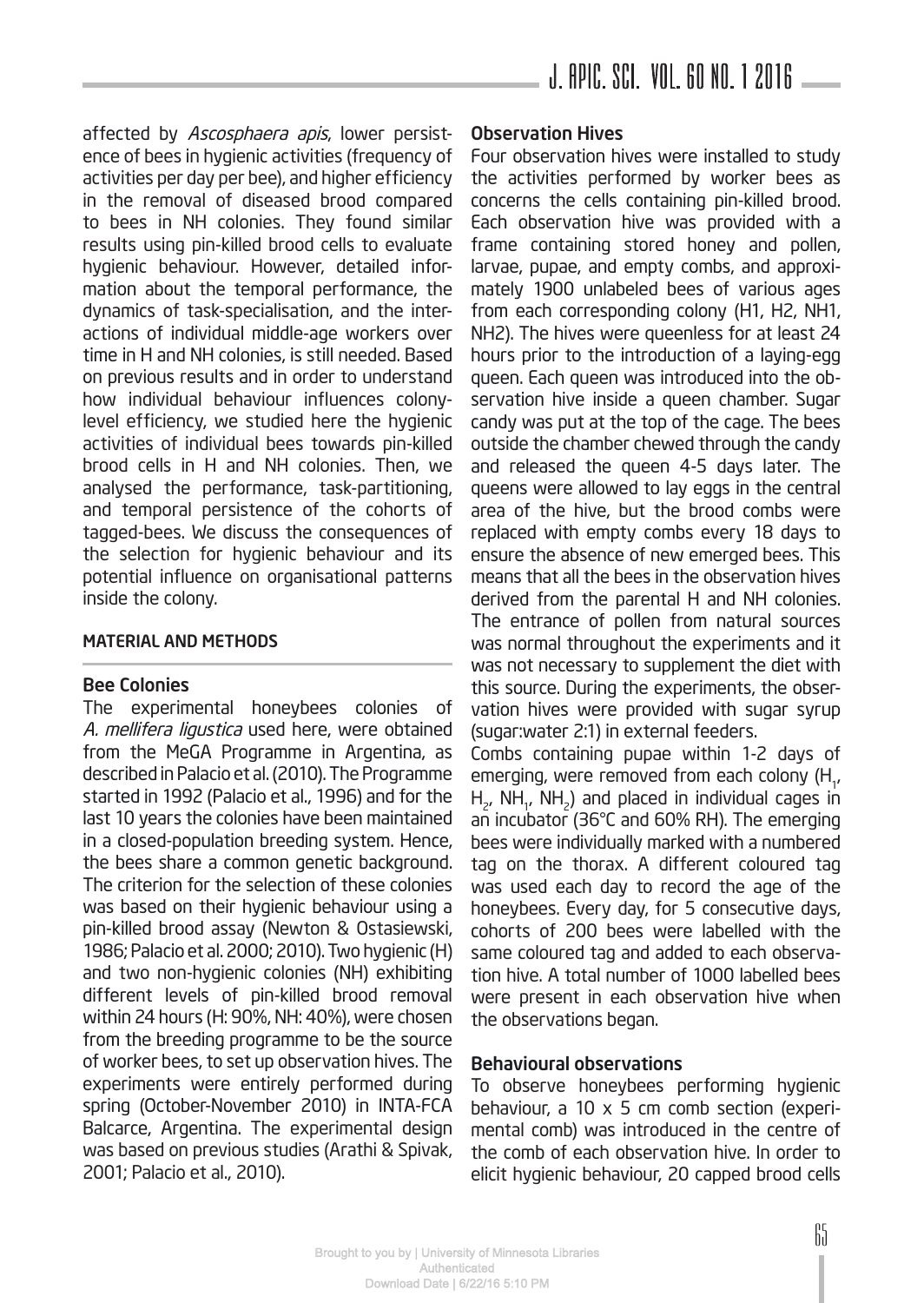containing pink-eyed pupae were perforated in each experimental comb using an entomological pin (No. 1) to kill the brood. An additional 20 capped brood cells containing undisturbed pink-eyed pupae were considered as the control cells (see Newton & Ostasiewski (1986) and Palacio et al. (1996; 2010) for methodological details). Behavioural observations began immediately after inserting the experimental comb in each observation hive.

Video recordings of the area of the experimental comb in the observation hives were made using a Panasonic AG-DP200E camera. Anti-reflection glass was used to enhance the filming images. Recordings began 11 days after the last 200 labelled bees were added to the observation hives; when the oldest tagged bees were 15 days old. A new experimental comb was introduced into each observation hive daily at 8:00 am and was removed from the colonies at 17:00 pm. The number of cells that were uncapped and removed after 9 h of filming was registered from the experimental combs of each colony (H<sub>1</sub>, H<sub>2</sub>, NH<sub>1</sub>, NH<sub>2</sub>). The recordings were made on 4 consecutive days for both H and NH colonies, resulting in 36 h of recording per colony (observation period).

Instantaneous scans of all the number-tagged bees present on each experimental comb section were made and their behaviours were registered from the videos. The activities performed by bees on the cells containing pin-killed brood and undisturbed brood were recorded as inspection (IN), uncapping (UN) or removal (RE). The number, colour and frequency of visits of individual tagged bees performing each activity on the cells were registered for each colony throughout the filming period.

#### Statistical analysis

To confirm the differential efficiency of hygienic behaviour between the H and NH colonies, the number of pin-killed brood removed daily (after nine hours of filming) by each colony, was calculated from the experimental combs. The differences were analysed by Fischer's Exact Test.

The rates of performance of each activity

(IN, UN, RE) in terms of the total number of honeybees performing the activity, were calculated in H and NH colonies. Comparison was done with the Chi-square test of homogeneity, and presented as percentages for comparison between colonies and activities.

To evaluate the specificity of the honeybees in performing the activities of hygienic behaviour in each colony group (H and NH), the number of bees that performed the one, two or three activities of hygienic behaviour was registered and compared between colonies using Chi-square tests of homogeneity. Percentages were calculated from these data.

To explore the effects of bee age on the performance rates of the activities, a generalised linear model (GLM) was applied. The response variable was the percentage of honeybees performing hygienic behaviour. The analysis was conducted separately for each activity (IN, UN, RE) and each colony group (H, NH). Biological replicate (1, 2) and colour/cohort (1, 2, 3, 4, 5) as random factors, and age (12, 13, 14, 15, 16, 17) as a fixed factor, were all taken into consideration. The Shapiro-Wilks and Levene tests and the residue normality were analysed. The variance was modeled using Akaike criterion. To evaluate differences in performance rates among ages, the LSD Fisher test was used. The level of significance was set at 5%. The variance of random factors was also analysed. Kolmogorov-Smirnov tests were performed to analyse the bee age distributions for each activity performance in both, H and NH colonies. Data from bees which were 11 and 18 days old (only one cohort) were excluded from the statistical analyses and were analysed at a descriptive level.

The distributions of the number of visits per bee per day were compared between colonies using the Kolmogorov-Smirnov test. The number of bees that performed 1, 2, and 3 or more visits were taken into account. The persistence in each hygienic activity was calculated as the number of bees that performed more than 3 visits per day (spatial persistence) according to Arathi & Spivak (2001). In addition, we registered the number of bees that performed 3 or more visits to pin-killed cells during the days of the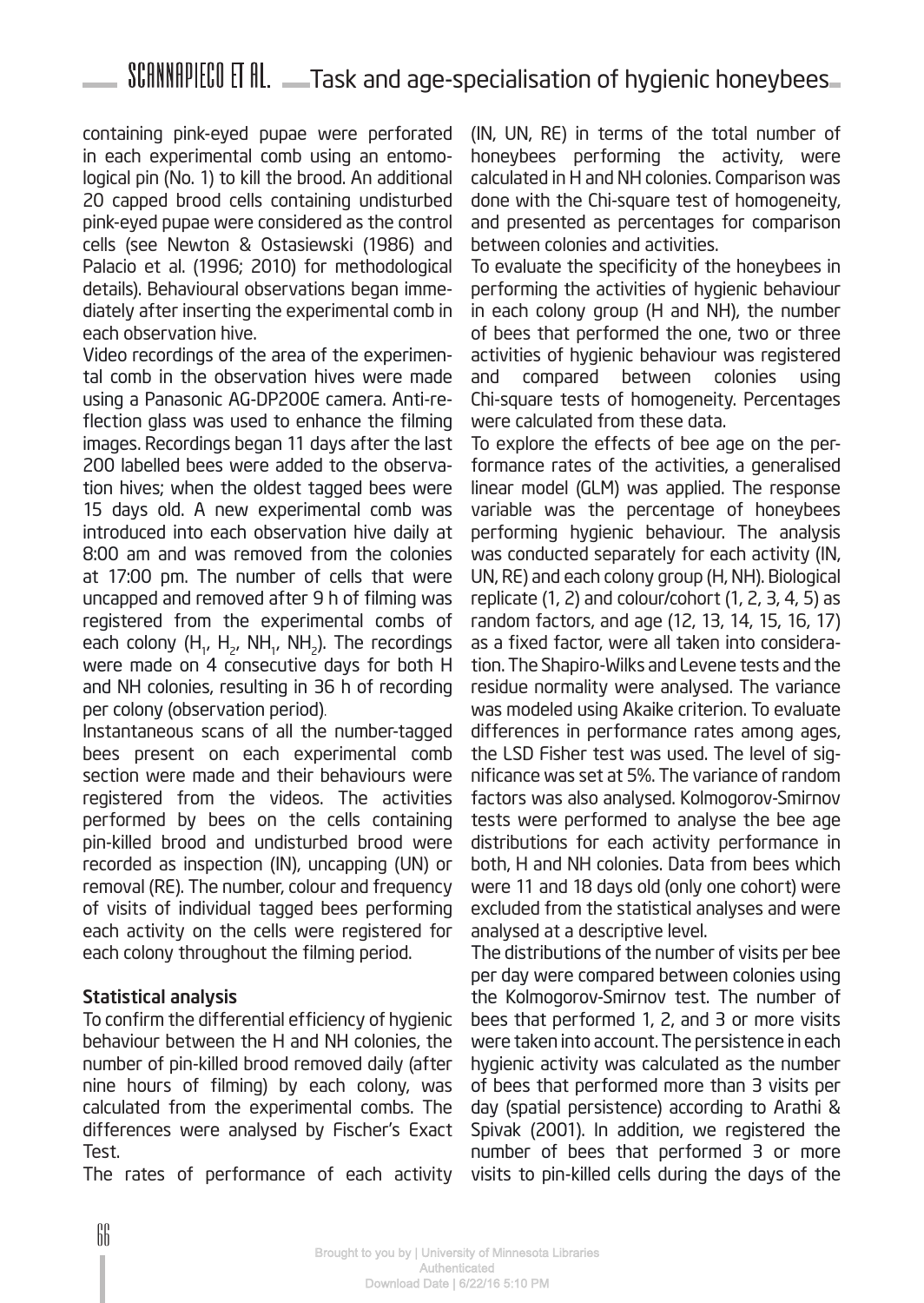### J. APIC. SCI. Vol. 60 No. 1 2016

experiment (temporal persistence). These variables were compared between colonies with Chi-square tests of homogeneity and presented as percentages. Statistical analyses were carried out with Statistica V 6.0 (Statsoft, 2001) and with InfoStat 2014 (Di Rienzo et al., 2014).

#### RESULTS

Our H colonies removed significantly more pin-killed brood cells (86.6%) compared to the p = 0.385 for NH; Chi-square = 8.25, p = 0.016 for H; Table 1).

The percentage of bees performing 1, 2, or 3 general sub-tasks of hygienic behaviour was similar between H and NH ( $p = 0.94$ ). Between 56 and 58% of hygienic bees performed only one activity of hygienic behaviour (sub-task specialists) throughout the entire observation period for H and NH, with no significant differences between colony groups (Chi-square=0.12, p=0.94). A small proportion (13%) of the hygienic bees performed the three hygienic behaviour

Table 1

Values for the percentages of bees performing each activity (inspecting, uncapping and removing the pin-killed brood from the cells) through the entire observation period for both replicated-colonies. Values correspond to the mean percentages (± SE) on the replicates, as the replicates of each colony group did not differ significantly. Values with different Latin letters show significant differences between the colonies (hygienic, H vs non-hygienic, NH). Values with different Greek letters show significant differences among activities (inspection, uncapping and removing) in the same colony.

| Colony | Inspection          | Uncapping           | Removing            |
|--------|---------------------|---------------------|---------------------|
| н      | $10.1 \pm 1.5$ a, a | $9.9 \pm 1.2$ a, a  | $13.5 \pm 2.1$ b, b |
| NН     | 14.8 ±1.3 b, a      | $13.3 \pm 1.6$ b, a | $12.6 \pm 1.9$ b, a |

NH colonies (52.5%) after the 9 hour period (Fisher's Exact test, p<0.001). No differences were observed among the four filming days or between replicates of each colony group. The control cells containing undamaged brood were not removed by tagged-workers in the H or NH colonies and no hygiene activity was observed on the videos. Fewer tagged bees were observed inspecting and uncapping cells containing pin-killed brood through the observation period in the H colonies as compared to the NH colonies (Chi-square =  $9.82$ ,  $p = 0.002$ for IN; Chi-square =  $5.48$ ;  $p = 0.019$  for UN; Table 1). There was no significant difference in the total number of bees performing RE activity between the H and NH colonies (Table 1). In the NH colonies, no differences were found in the proportion of bees performing each activity. In contrast, the percentage of inspectors and uncappers was lower than the percentage of removers for the H colonies (Chi-square = 1.91,

activities in both of the H and NH colonies.

The age distribution of tagged-bees performing each activity across the entire observation period between H and NH was dissimilar (Fig. 1). In particular, age distributions for the number of bees inspecting the pin-killed brood were significantly different between colonies (Kolmogorov-Smirnov Test,  $D_{\text{max}} = 0.259$ ;  $p = 0.001$ ; H: mean 14.15±1.29, median: 14; NH: mean 14.85±1.47, median: 15). In the H colonies, younger bees were more frequently involved in IN activity than older bees. In fact, the percentage of bees that were 13-14 days old and inspected the cells was significant higher than the percentage of bees that were 17 days old which performed this activity (results from GLM analysis; LSD Fisher, p<0.05; Fig. 1A). For the NH colonies, the percentage of inspectors increased as the bees aged (Fig. 1B). Since the errors were higher for this colony group we could not detect sig-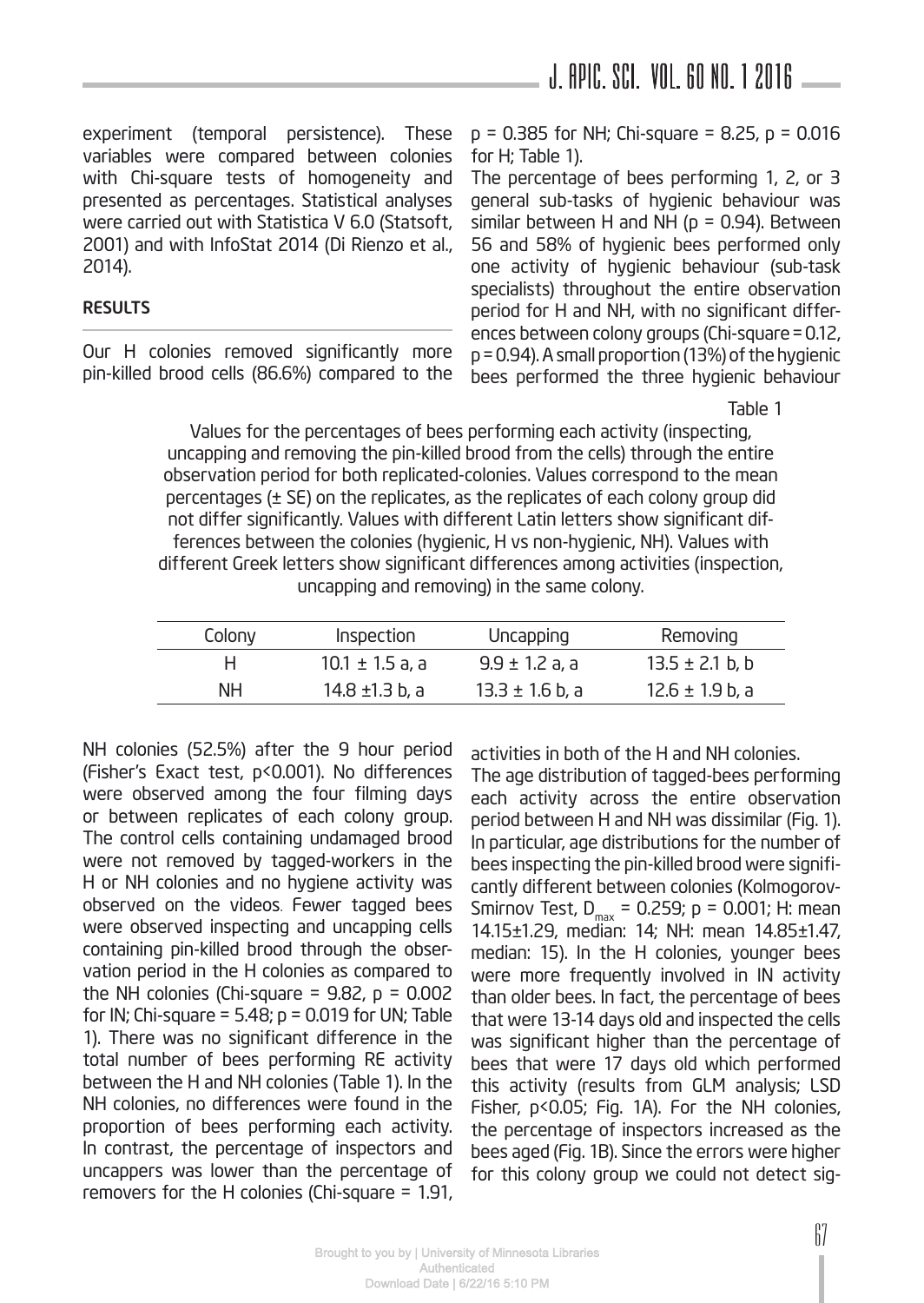

Fig. 1. Distribution of mean percentages of bees performing each activity (inspecting, uncapping, and removing the pin-killed brood from the cells) as a function of bee age for each colony group. A: hygienic colonies (H), B: non-hygienic colonies (NH). Bars with different letters show significant differences between the bees' ages for the variable measured (results from GLM analysis).



Fig. 2. Percentages of hygienic bees performing each activity as a function of the number of performances (inspections, uncappings, and removals) per day per bee in each colony group (H: hygienic and NH: non-hygienic). Values correspond to the mean percentages (± SE) on the replicates, as the replicates of each colony group did not differed significantly.



Fig. 3. Percentages of persistently hygienic bees throughout the days (with performances on > 3 consecutive days) for each activity (inspecting, uncapping, and removing the pin-killed brood from the cells). Values correspond to the mean percentages (± SE) on the replicates, as the replicates of each colony group did not differed significantly. Bars with different letters show significant differences between the colonies (H: hygienic and NH: non-hygienic) for the variable measured.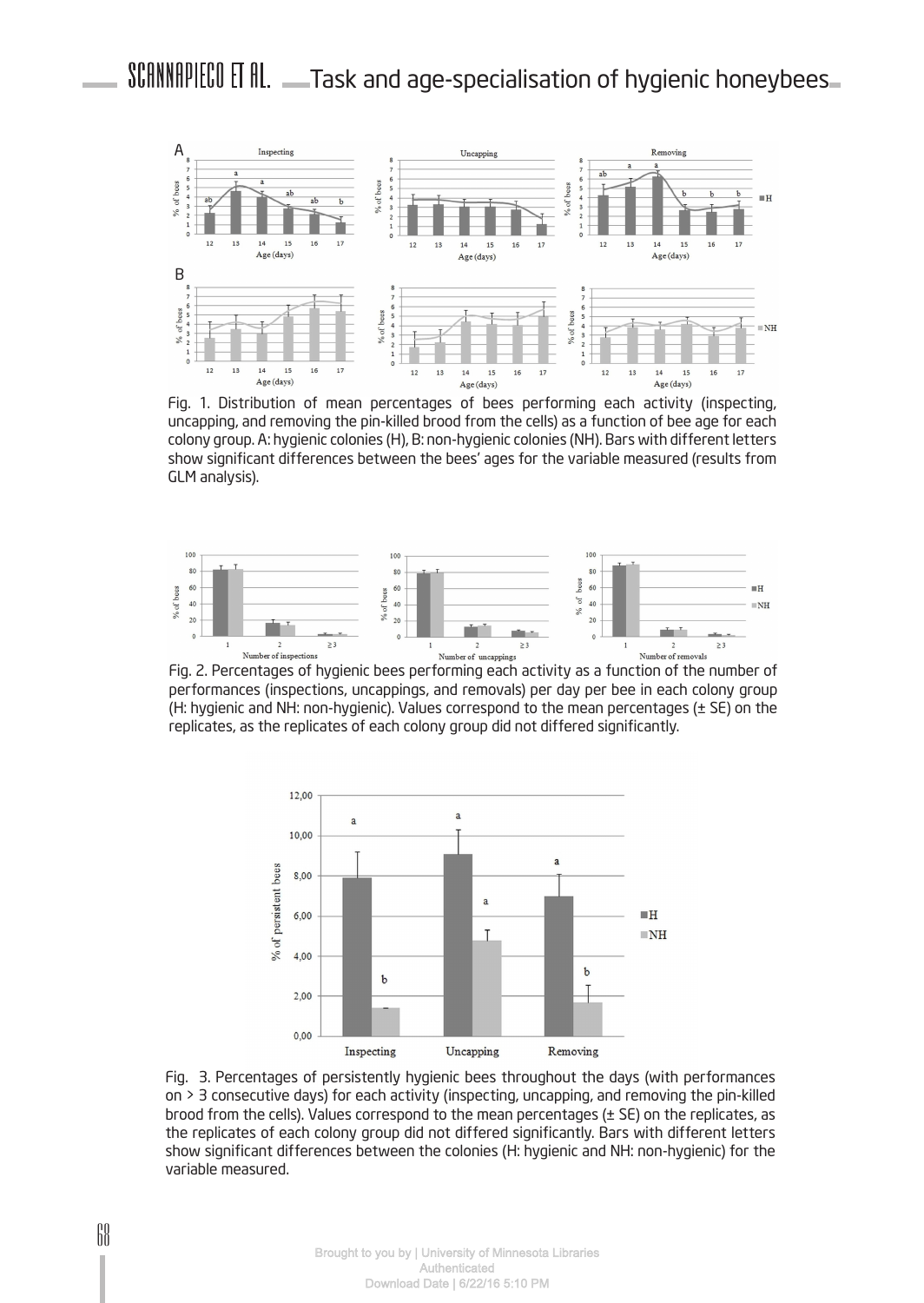nificant differences among bee ages in the GLM analysis. While age distributions for the percentages of bees performing UN as concerns pin-killed brood, did not differ between colonies, significant differences were detected for RE between H and NH (Kolmogorov-Smirov Test,  $D_{\text{max}} = 0.162$ , p > 0.1 for UN;  $D_{\text{max}} = 0.181$ , p = 0.024, H: mean 14.13±1.38, median: 14; NH: mean 14.50±1.46, median: 15 for RE). In particular, a higher percentage of bees that were 13-14 days old were detected removing the cells, compared to the percentage of bees that were 15-17 days old detected removing the cells in the H colonies (results from GLM analysis; LSD Fisher, p< 0.05). No differences were found in the percentages of bees performing this activity at any age, in the NH colonies (Fig. 1B). In addition, the descriptive analyses of the data that included only one cohort (the ones that were 11 and 18 days old) supported the same pattern. While the percentage of 11 days old bees that were involved in the hygienic activities was higher in the H compared to the NH colonies (IN: 1.5% NH vs 3.5% H; UN: 2.0% NH vs 4.0% H; RE: 2.5% NH vs 4.5% H), the percentage of 18 days oldbees was lower in the H than in the NH colonies (IN: 5.0% NH vs 0.5% H; UN: 5.5% NH vs 1.5% H; RE: 5.0% NH vs 2.5% H).

The distributions of the number of bees that performed 1, 2, or more 3 visits per day to the pin-killed cells were similar between the H and NH colonies for the three activities (results from Kolmogorov-Smirnov test; p>0.1; Fig. 2). For all activities, approximately 80-90% of the hygienic bees from both colonies performed only one visit to the cells per day (Fig. 2). There were no differences in the percentage of bees that performed more than 3 visits per day (bees with spatial persistence) between the H and NH colonies for the three activities (IN: Chi-square = 1.12, p = 0.29; UN: Chi-square = 0.21, p = 0.64; RE: Chi-square =  $0.27$ ,  $p = 0.60$ ; Fig. 2).

The analysis of temporal persistence showed that the percentage of bees that persisted in each activity during the days of the experiment, was higher in the H than in the NH (Fig. 3). Particularly, significant differences were found in the percentage of persistent bees for IN and RE activities between colonies (Chi-square = 6.11,

### J. APIC. SCI. Vol. 60 No. 1 2016

 $p = 0.013$  for IN; Chi-square = 6.41,  $p = 0.011$ for RE; Fig. 3). The proportion of persistent uncappers appeared to be higher in the H than in the NH colonies, but this difference did not reach the level of significance (Chi-square  $=$  $0.99$ ,  $p = 0.319$ ).

#### **DISCUSSION**

We presented here an in-hive temporal dynamics and task-partitioning of hygienic behaviour in order to dissect the basis of efficiency differences in this trait between hygienic and nonhygienic colonies. The results showed that hygienic behaviour in our colonies is exhibited by a small percentage (10-14%) of middle-aged bees, as was observed in previous studies (Arathi et al., 2000; Palacio et al., 2010; Panasiuk et al., 2010). Our results are also consistent with the observation that hygienic colonies are comprised of bees with varied genetic propensities to perform hygienic behaviour (Perez-Santo et al., 2009).

Our H colonies showed a high colony-level efficiency because 87% of pin-killed brood had been removed from the experimental combs. In contrast, hygienic bees in the NH colonies were not able to complete the hygienic activities as evidenced by 48% of the pin-killed cells still remaining capped at the end of each 9 hour period assay. As the H colonies that were chosen for the present study come from a 22 year breeding programme for hygienic behaviour (Palacio et al., 1996), this result reinforces the idea that selected colonies for high hygienic behaviour do in fact detect and remove pin-killed brood more rapidly compared to unselected (non-hygienic) colonies. Moreover, selected colonies from the same programme with over 80% of hygienic behaviour (based on the pin-killed brood assay), have shown a lower incidence of brood diseases and higher survival without chemical controls, especially for American foulbrood, when compared to non-hygienic colonies in previous studies (Palacio et al., 2000, 2010). The increased efficiency of our H colonies in removing pin-killed brood could not be explained by the higher total number of bees performing the three activities of hygienic behaviour. In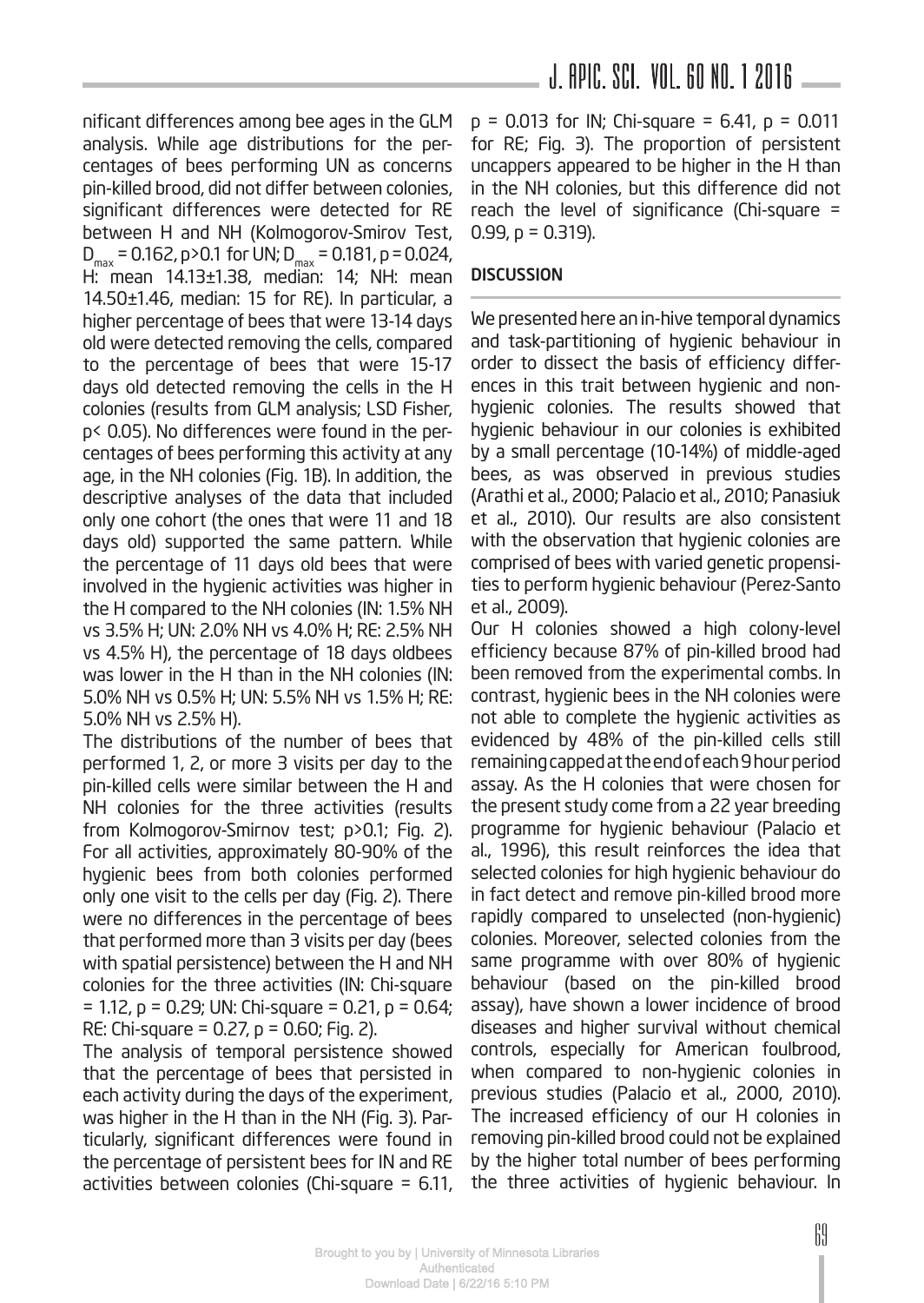fact, the H colonies had fewer hygienic bees performing inspecting and uncapping activities than the NH colonies. In addition, the H colonies showed a dissimilar age-task distribution compared to the NH colonies. Particularly in the H colonies, younger hygienic bees were more frequently involved in hygienic activities than older bees. That is, a higher proportion of hygienic bees in these colonies could respond to the dead-brood stimulus by initiating the hygienic behaviour early in ontogeny. The opposite was found for the NH colonies, with the percentages of inspectors and uncappers increasing as they aged. Although Palacio et al. (2010) found no differences between H and NH colonies in the median age of bees performing the three activities (both colonies with a median age of 15 days), the NH colonies from their study presented a larger dispersion in bee ages. Greater flexibility in age performance was also evidenced by Arathi & Spivak (2001) in colonies with a low proportion of hygienic bees that continued performing hygienic activities even when they reached the normal foraging age. Thus, according to these authors, a more structured age distribution among hygienic bees within our H colonies, with more bees performing hygienic activities early in life, would partially explain the higher efficiency of the H colonies compared to the NH colonies. As selection for other colony-level traits that resulted in changes in behaviour at the individual level (Page et al., 2006), the selection for highly hygienic colonies would result in workers being more likely to perform odour-stimulus detection activities and also initiating hygienic activities earlier in life. In fact, Calderone & Page (1988) showed that workers from colonies selected for storing more pollen not only forage more successfully and are more likely to collect larger pollen load, but also forage about 1 day earlier in life. The precocity in initiating hygienic activities observed in the individual hygienic bees of our H colonies would have implications about the sanitary status of nuclei that have a high proportion of young bees potentially involved in hygienic activities.

Task partitioning among hygienic bees was evidenced in our colonies (both H and NH), with nearly 60% of hygienic bees performing only one of the hygienic activities (sub-task specialists) throughout the entire observation period. In addition, fewer total hygienic bees were involved in inspection and uncapping activities compared to the number of bees that performed the removing activity in the H colonies. Previous research on the partitioning of hygienic behaviour into subtasks within hygienic colonies, suggested that this specialisation could be determined by variability in response thresholds for odour stimulus detection of individual hygienic bees (Arathi & Spivak, 2001; Oxley, Spivak, & Oldroyd, 2010). In particular, bees involved in inspecting and uncapping cells are the most efficient bees in activities that involve odour discrimination because they rapidly identify the odour of abnormal brood (Masterman, Smith, & Spivak, 2000; Gramacho & Spivak, 2003; Palacio et al., 2010). Our results are in line with these studies and showed that these bees (inspectors and uncappers) constitute a subset of hygienic bees that are "specialists" in detecting the dead brood in H colonies. Moreover, these specialists responded to pin-killed brood (present study) in a way similar to that of hygienic bees exposed to freeze-killed brood (Arathi & Spivak, 2001), suggesting a common mechanism underlies the detection by hygienic bees of the stimulus emanating from abnormal brood. Thus, it appears that hygienic behaviour is a generalised response to the presence of abnormal brood. Besides, the "specialists" of our H colonies showed greater temporal persistence compared to those of the NH colonies. The greater temporal persistence of hygienic bees in our H colonies, particularly for inspection activity, provides further evidence that hygienic bees in these colonies have the lowest threshold for stimulus detection, which leads to specialisation in this activity and its performance during the days of the study. The specialisation within the hygienic bee group would reflect the adaptation capacity of the whole hive to improve the division of labour in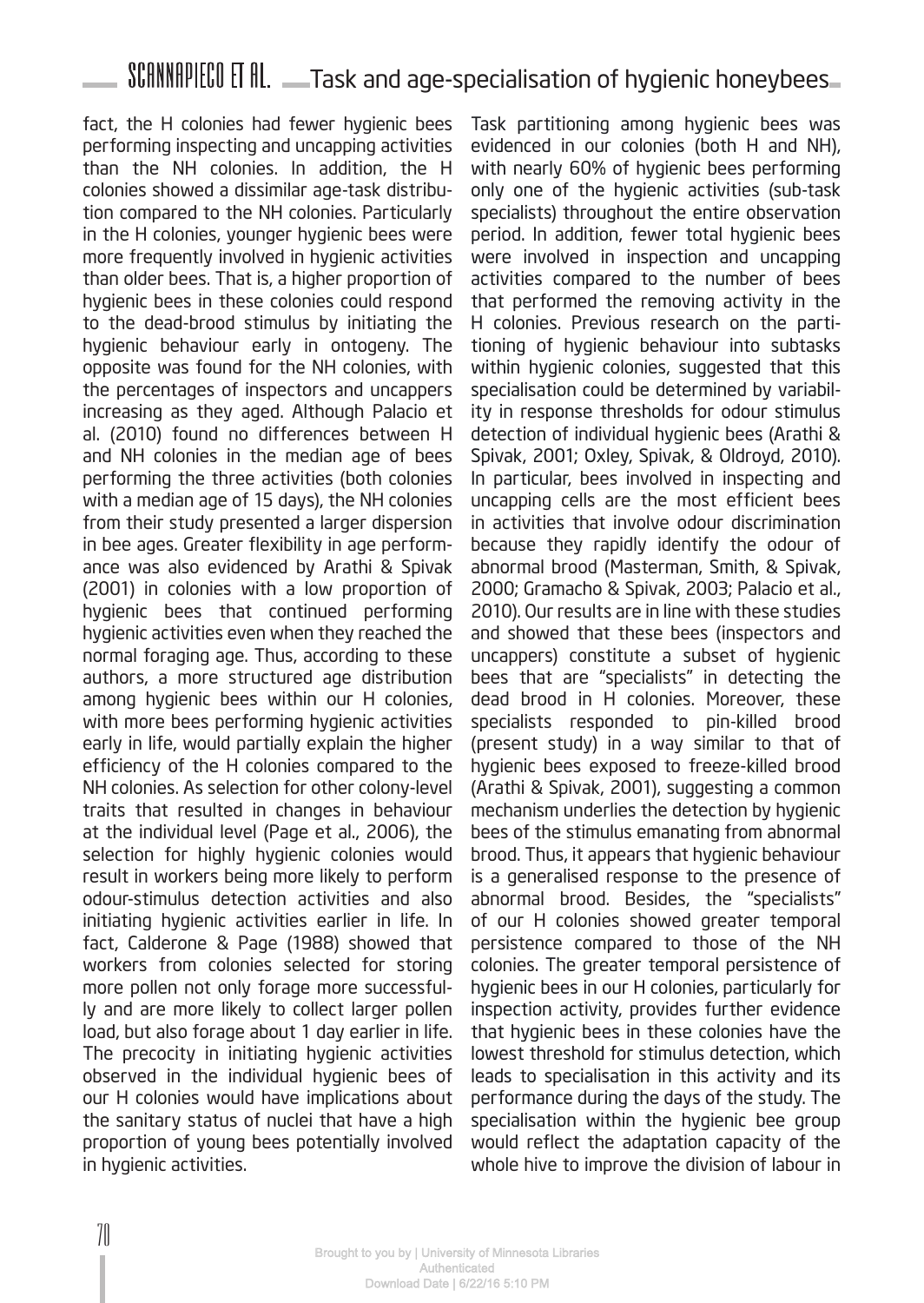favor of a more efficient behaviour. Limited but efficient resources (in term of bees) invested for hygienic activities would leave middle-age workers available for other in-hive activities required for the colony. In fact, the presence of dead brood, and thus an increased need to uncap and remove the cell contents, results in a decreased performance frequency for the other behaviours of hygienic bees (e.g., walking, autogrooming, inspecting cells) (Arathi et al., 2000), that could be performed by other same-age workers. In addition, it is likely that learning could lead to better detection of the stimulus with continued exposure (Masterman, Smith, & Spivak, 2000). Learning may be a component of specialisation that influences the efficiency on this task performance; as occurred with other out-hive-tasks (Dukas & Visscher, 1994). In fact, a recent study showed that honeybees selected for increased hygienic behaviour against V. destructor performed better in learning and discriminating between the volatile odors of Varroa-infected and non-infected pupae than honeybees from the control colonies (Chakroborty, Bienefeld, & Menzel, 2015). If the learning capacity of bees has a genetic basis, then the temporal persistence to identify abnormal odours from the brood observed in our H colony could be associated with a higher learning capacity in these bees.

Disease transmission in insect societies is believed to depend greatly on the structure and dynamics of their social interaction networks (Charbonneau, Blonder, & Dornhaus, 2013; Stroeymeyt, Casillas Perez, & Cremer, 2014). Previous studies evidenced that the structure of social organisation of honeybee colonies that implies any behaviourally segregating structuring as age or task-group compartmentalisation, contributes to social immunity (Naug & Camazine, 2002; Cremer, Armitage, & Schmid-Hempel, 2007; Baracchi & Cini, 2014). In fact, honeybee workers might modulate social contacts depending on the age of interacting partners. Social segregation between age groups is thus reinforced, providing organisational immunity (Stroeymeyt, Casillas Perez, & Cremer, 2014). The results obtained in our H colonies are consistent with previous studies performed by Arathi et al. (2000), and Sun & Zhou (2013). They found that workers performing diseaserisk tasks are usually highly specialised and have few interactions with other workers. This leads to their social isolation and hence, a limiting of the disease exposure risk. However, whether a colony-level pathogen-spread could be hindered depending on the number, identity, and degree of specialisation of the hygienic workers in the hygienic colonies from our breeding program, should be investigated in future studies. In addition, new efforts are necessary to increase the number of colonies from each group (H and NH) in order to generalise our results to the H and NH populations.

Overall, the greater efficiency evidenced by the H colonies could be explained at an individual level by their precocity (initiating the behavior early in life) and their greater persistence in the tasks during the days of the experiment. Greater efficiency at the colony level could be explained by a structured age-task distribution and an optimised use of bee resources that would reinforce social segregation between age sub-groups of hygienic bees, providing organisational immunity (Cremer, Armitage, & Schmid-Hempel, 2007). The present results highlight that individual behaviour may influence the collective dynamics of a complex behaviour in honeybee colonies, and showed that the selection for highly hygienic colonies can result in changes in individual bees that improve the performance of the colony behaviour as a whole.

#### ACKNOWLEDGEMENTS

We thank Emilio Figini for his valuable comments on the manuscript, and Analía Martinez for her technical support with hygienic bee breeding material. This research was supported by the National Agency for the Promotion of Science and Technology (ANPCyT, through PICT 0133-2011 Project) to ACS and by the National Apicultural Program - National Institute of Agricultural Technology (INTA).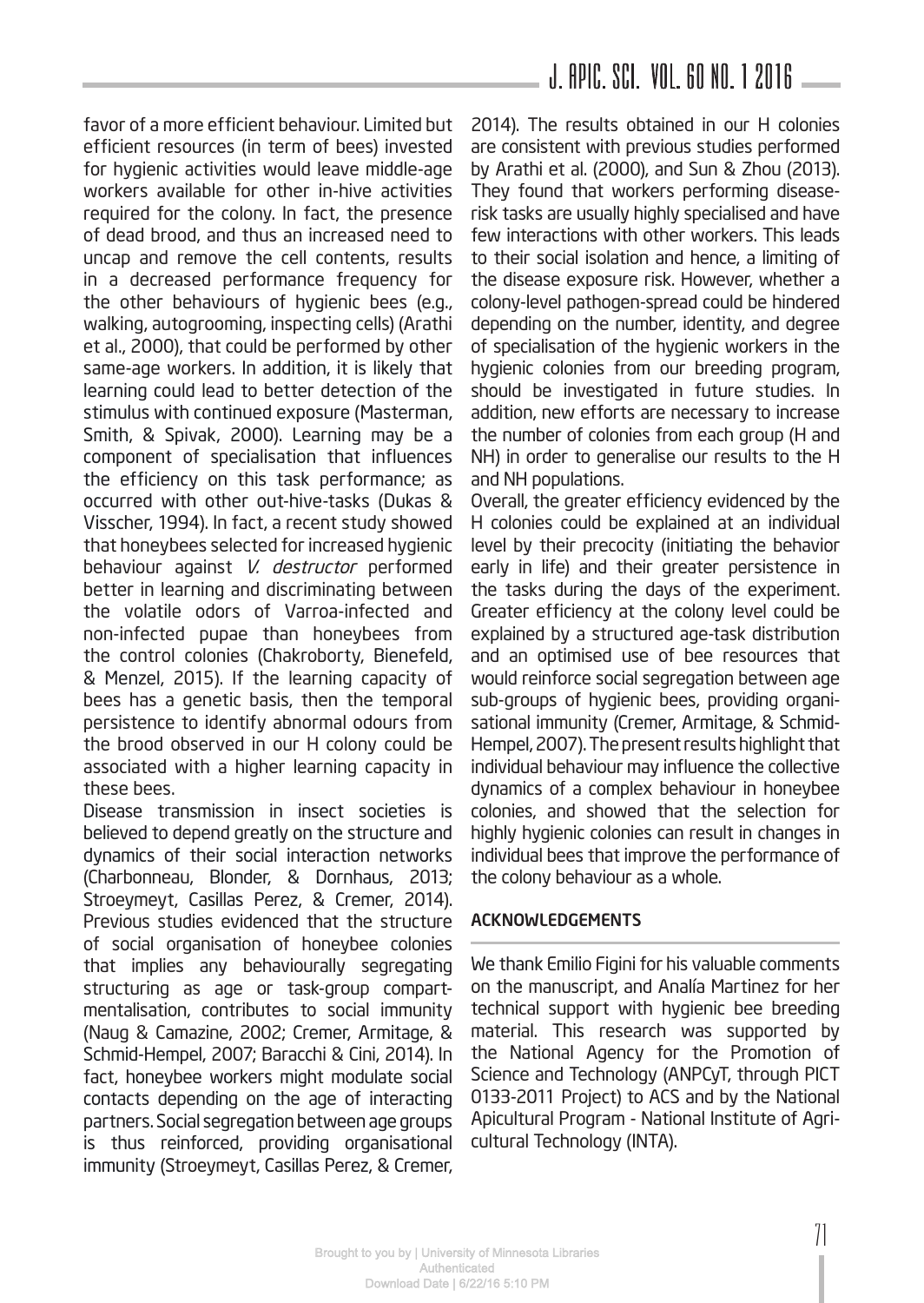#### **REFERENCES**

Arathi, H.S., Burns, I., & Spivak, M. (2000). Ethology of hygienic behaviour in the honey bee Apis mellifera L (Hymenoptera: Apidae): behavioural repertoire of hygienic bees. Ethology, 106(4): 365-379. DOI: 10.1046/j.1439-0310.2000.00556.x

Arathi, H.S., & Spivak, M. (2001). Influence of colony genotypic composition on the performance of hygienic behaviour in the honeybee, Apis mellifera L. Animal Behavior, 62(1), 57-66. DOI: 10.1006/ anbe.2000.1731

Baracchi, D., & Cini, A. (2014). A socio-spatial combined approach confirms a highly compartmentalized structure in honeybees. Ethology, 120(12), 1167-1176. DOI: 10.1111/eth.12290

Beshers S.N., & Fewell J.H. (2001). Models of division of labor in social insects. Annual Review of Entomology, 46(1), 413-440.

Bigio G., Toufailia H. A., Hughes W. H. O., Ratnieks F. L. W. (2014). The effect of one generation of controlled mating on the expression of hygienic behaviour in honey bees. Journal of Apicultural Research, 53(5), 563-568. DOI: 10.3896/IBRA.1.53.5.07

Borsuk G. (2009). Influence of increased division of labour amog worker bees on dead brood removal. Journal of Apicultural Science, 53(2), 69-77.

Calderone N.W., & Page R.E. (1988). Genotypic variability in age polyethism and task specialization in the honeybee, Apis mellifera (Hymenoptera: Apidae). Behavioral Ecology and Sociobiology, 22(1), 17-25. DOI: 10.1007/BF00395694

Chakroborty N.K., Bienefeld K., & Menzel R. (2015). Odor learning and odor discrimination of bees selected for enhanced hygienic behavior. Apidologie, 46(4), 499-514. DOI: 10.1007/s13592-014-0342-x

Charbonneau D., Blonder B., & Dornhaus A. (2013). Social insects: a model system for network dynamics. In: Temporal Networks. Holme P., Sarama J. (Eds.) Springer. Heidelberg, Berlin: 217-244.

Cremer S., Armitage S. A. O., & Schmid-Hempel P. (2007). Social immunity. Current Biology, 17(16), R693-R702. DOI: 10.1016/j.cub.2007.06.008

Di Rienzo J.A., Casanoves F., Balzarini M. G., Gonzalez L., Tablada M., Robledo C. W. InfoStat versión 2014. Grupo InfoStat, FCA, Universidad Nacional de Córdoba, Argentina. URL http://www.infostat.com.ar.

Dukas R., & Visscher P. K. (1994). Lifetime learning by foraging honey bees. Animal Behavior, 48(5), 1007-1012.

Gramacho K., & Spivak M. (2003). Differences in olfactory sensitivity and behavioral responses among honey bees bred for hygienic behavior. Behavioral Ecology and Sociobiology, 54(5), 472-479. DOI: 10.1007/s00265-003-0643-y

Masterman R., Smith B.H., & Spivak M. (2000). Brood odor discrimination abilities in hygienic honey bees (Apis mellifera L) using proboscis extension reflex conditioning. Journal of Insect Behavior, 13(1), 87-101. DOI: 10.1023/A:1007767626594

Masterman R., Ross R., Mesce K., Spivak M. (2001). Olfactory and behavioral response thresholds to odors of diseased brood differ between hygienic and non-hygienic honey bees (Apis mellifera L.). Journal of Comparative Physiology A, 1876), 441-452. DOI: 10.1007/s003590100216

Naug D., & Camazine S. (2002). The role of colony organization on pathogen transmission in social insects. Journal of Theorical Biology, 215(4), 427-439. DOI: 10.1006/jtbi.2001.2524

Naug D. (2008). Structure of the social network and its influence on transmission dynamics in a honeybee colony. Behavioral Ecology and Sociobiology, 62(11), 1719-1725. DOI: 10.1007/s00265-008- 0600-x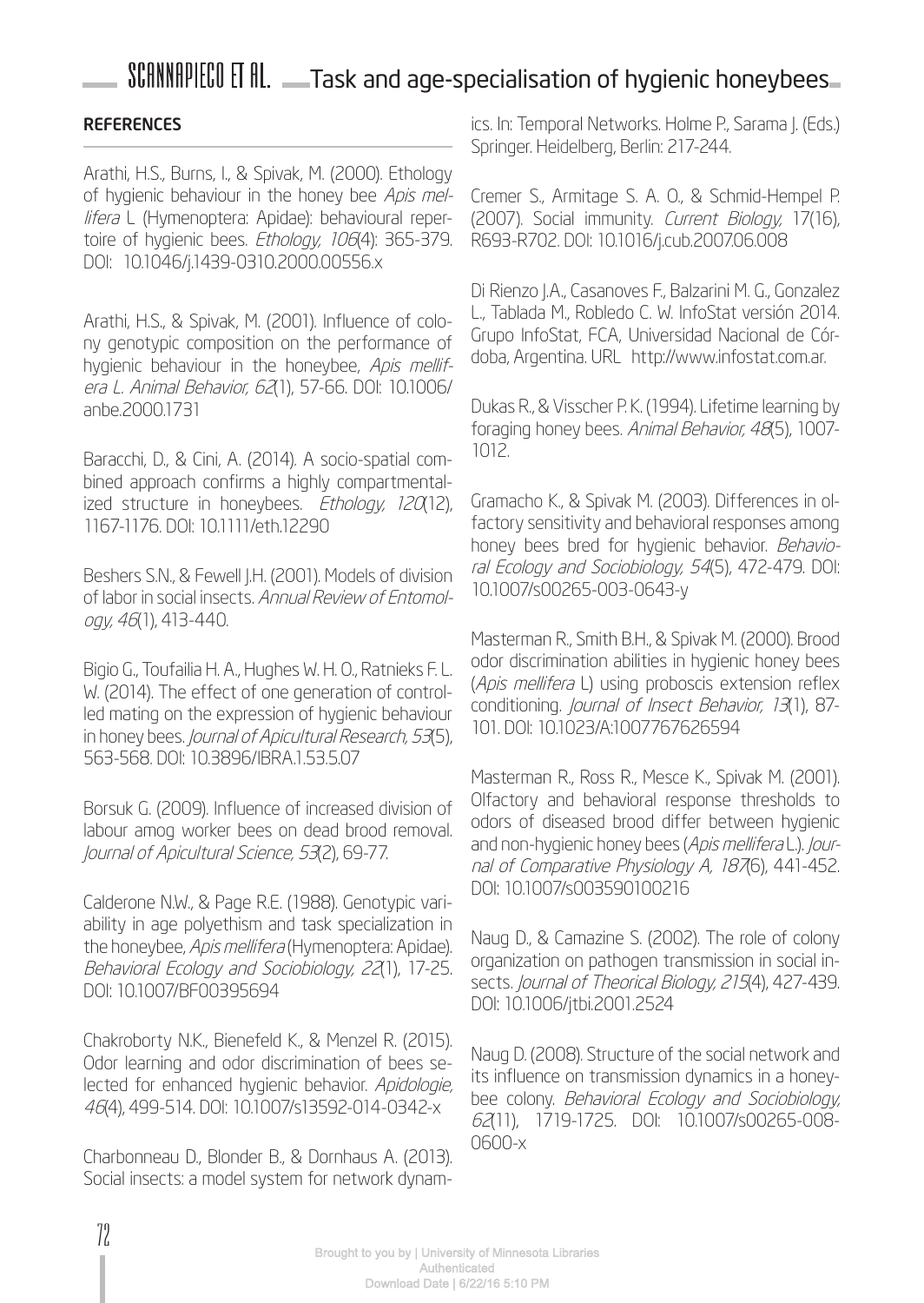### J. APIC. SCI. Vol. 60 No. 1 2016

Newton D.C., & Ostasiewski N. J. A. (1986). A simplified bioassay for behavioral resistance to American Foulbrood in honey bees (Apis mellifera L). American Bee Journal, 126(4), 278–281.

Oxley P. R, Spivak M., & Oldroyd B.P. (2010). Six quantitative trait loci influence task thresholds for hygienic behaviour in honeybees (Apis mellifera). Molecular Ecology, 19(7), 1452-1461. DOI: 10.1111/j.1365-294X.2010.04569.x

Page R.E., & Mitchell S.D. (1998). Self-organization and the evolution of division of labor. Apidologie, 29(1-2), 171-190.

Page R.E., Scheiner R., Erber J., Amdam J. V. (2006). The Development and Evolution of Division of Labor and Foraging Specialization in a Social Insect (Apis mellifera L.) Current Topics in Developmental Biology, 74, 253–286. DOI: 10.1016/S0070-2153(06)74008-X

Palacio M. A., Figini E., Rodriguez E. M., Rufinengo S., Del Hoyo M. L., Bedascarrasbure E. (1996). Selección para comportamiento higiénico en una población de Apis mellifera. In: Anales del V Congreso Iberolatinoamericano de Apicultura. Mercedes - Uruguay: 148–150.

Palacio M. A., Figini E., Rodriguez E. M., Rufinengo S., Bedascarrasbure E., del Hoyo M. L. (2000). Changes in a population of Apis mellifera selected for its hygienic behavior. Apidologie, 31(4), 471-478.

Palacio M. A., Rodriguez E., Goncalves L., Bedascarrasbure E., Spivak M. (2010). Hygienic behaviors of honey bees in response to brood experimentally pin-killed or infected with Ascosphaera apis. Apidologie, 41(6), 602-612. DOI: 10.1051/apido/2010022

Panasiuk B., Skowronek W., Bieńkowska M., Gerula D., Węgrzynowicz P. (2010). Age of worker bees performing hygienic behaviour in honeybee colony. Journal of Apicultural Science, 54, 109-115.

Perez-Sato J. A., Châlinen N., Martin S. J., Hughes W. O. H., Ratnieks F. L. W. (2009). Multi-level selection for hygienic behaviour in honeybees. Heredity, 102, 609-615. DOI:10.1038/hdy.2009.20

Robinson G. E. (1992). Regulation of division of labor in insect societies. Annual Review of Entomology, 37, 637–665. DOI: 10.1146/annurev. en.37.010192.003225

Rothenbuler W. C. (1964a). Behavior genetics of nest cleaning in honey bees. IV. Responses of F1 and backcross generations to disease-killed brood. American Zoologist, 4(2), 11-123.

Rothenbuhler W. C. (1964b). Behavior genetics of nest cleaning in honeybees. I. Responses of four inbred lines to disease killed brood. Animal Behavior, 12(4), 578-583. DOI: 10.1016/0003- 3472(64)90082-X

Spivak M., & Reuter G. S. (2001). Resistance to American foulbrood disease by honey bee colonies Apis mellifera bred for hygienic behavior. Apidologie, 32(6), 555-565. DOI: 10.1051/apido:2001103

Spivak M., Masterman R., Ross R., Mesce K. A. (2003). Hygienic behavior in the honey bee (Apis mellifera L.) and the modulatory role of octopamine. *Journal* of Neurobiology, 55(3), 341-354. DOI: 10.1002/ neu.10219

StatSoft Inc (2001). STATISTICA V 6.0 for Windows. StatSoft Inc, Tulsa, OK, USA.

Stroeymeyt N., Casillas Perez B., & Cremer S. (2014). Organisational immunity in social insects. Current Opinion in Insect Science, 5, 1-5. DOI:10.1016/j. cois.2014.09.001

Sun Q., & Zhou X. (2013). Corpse management in social insects. International Journal of Biological Sciences, 9(3), 313-321. DOI: 10.7150/ijbs.5781

Swanson J., Torto B., Kells S., Mesce K., Tumlinson J., Spivak M. (2009). Volatile compounds from chalkbrood Ascosphaera apis infected larvae elict honey bee (Apis mellifera) hygienic behavior. Journal of